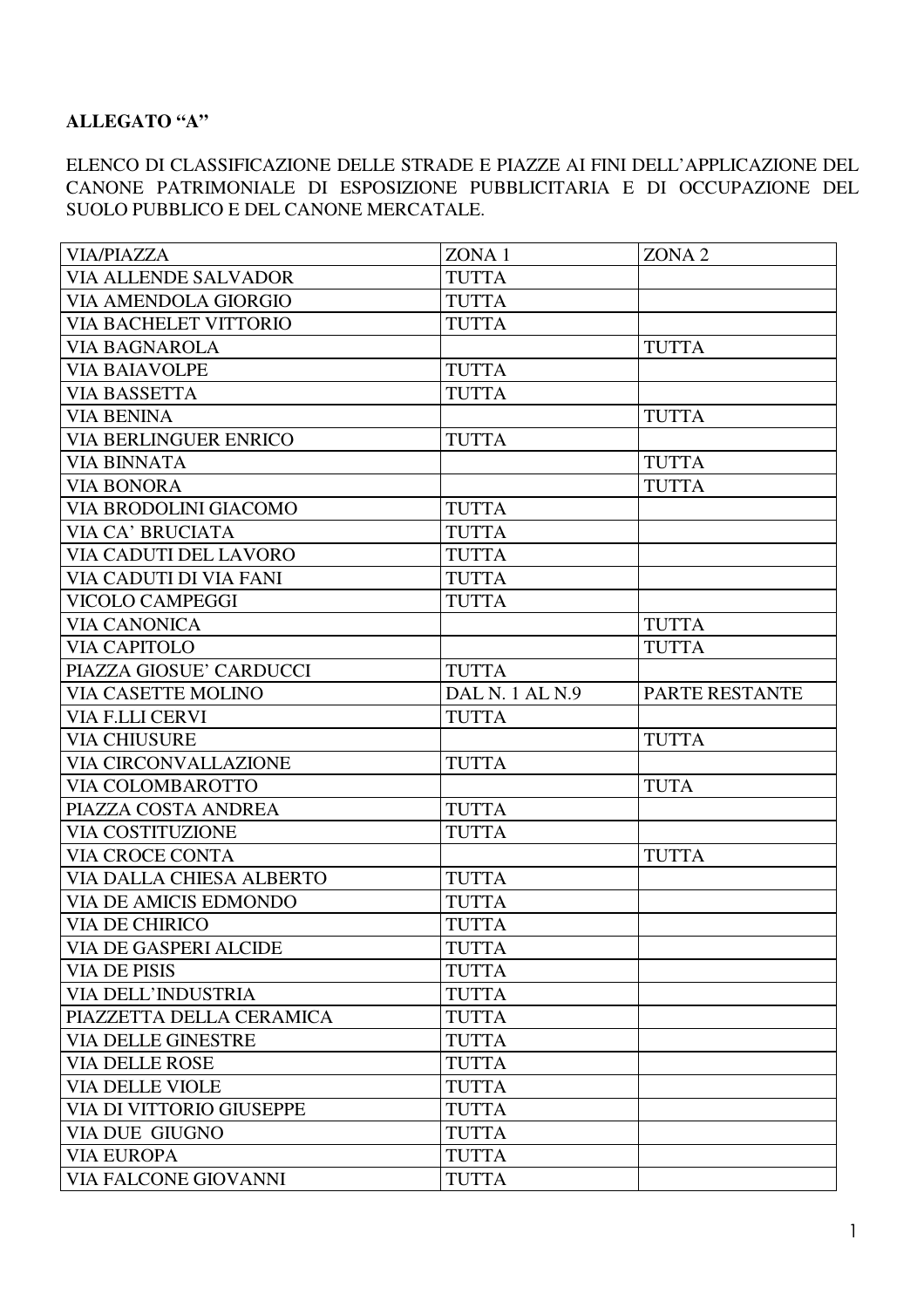| <b>VIA FELICIONE</b>           |                              | <b>TUTTA</b>   |
|--------------------------------|------------------------------|----------------|
| <b>VIA FELLINI FEDERICO</b>    | <b>TUTTA</b>                 |                |
| <b>VIA FERMI ENRICO</b>        | <b>TUTTA</b>                 |                |
| <b>VIA FERRARI ENZO</b>        | <b>TUTTA</b>                 |                |
| <b>VIA FERRARUOLA</b>          |                              | <b>TUTTA</b>   |
| PIAZZA FONTANA                 | <b>TUTTA</b>                 |                |
| VIA FRATTINA DI MEZZO          |                              | <b>TUTTA</b>   |
| <b>VIA FRATTINA DI SOTTO</b>   |                              | <b>TUTTA</b>   |
| <b>VIA GALIMBERTI DUCCIO</b>   | <b>TUTTA</b>                 |                |
| <b>VIA GARDENGO</b>            |                              | <b>TUTTA</b>   |
| <b>VIA GEMINIANA</b>           |                              | <b>TUTTA</b>   |
| PIAZZA GIOVANNI XXIII          | <b>TUTTA</b>                 |                |
| PIAZZA ANTONIO GRAMSCI         | <b>TUTTA</b>                 |                |
| <b>VIA GRANARA</b>             |                              | <b>TUTTA</b>   |
| VIA GRANDI ACHILLE             | <b>TUTTA</b>                 |                |
| VIA GUTTUSO RENATO             | <b>TUTTA</b>                 |                |
| PIAZZA KENNEDY JOHN FITZGERALD | <b>TUTTA</b>                 |                |
| <b>VIA LABRIOLA ANTONIO</b>    | <b>TUTTA</b>                 |                |
| VIA LA MALFA UGO               | <b>TUTTA</b>                 |                |
| <b>VIA LANONA</b>              |                              | <b>TUTTA</b>   |
| <b>VIA LA TORRE PIO</b>        | <b>TUTTA</b>                 |                |
| PIAZZA LIBERTA'                | <b>TUTTA</b>                 |                |
| PIAZZA DELLA LOGGIA            | <b>TUTTA</b>                 |                |
| VIA LONGO LUIGI                | <b>TUTTA</b>                 |                |
| <b>VIA LORETA BERLINA</b>      |                              | <b>TUTTA</b>   |
| <b>VIA MACCHIONE</b>           |                              | <b>TUTTA</b>   |
| <b>VIA MANELLA</b>             |                              | <b>TUTTA</b>   |
| VIA MARABINI ANSELMO           | <b>TUTTA</b>                 |                |
| <b>VIA MARCONA</b>             |                              | <b>TUTTA</b>   |
| <b>VIALE MARCONI GUGLIELMO</b> | <b>TUTTA</b>                 |                |
| <b>VIA MARMANE</b>             | DAL 1 AL 51 E DAL 2<br>AL 50 | PARTE RESTANTE |
| <b>VIA MARSIGLIA</b>           |                              | <b>TUTTA</b>   |
| VIA MASSARENTI GIUSEPPE        | <b>TUTTA</b>                 |                |
| VIA MATTARELLA PIERSANTI       | <b>TUTTA</b>                 |                |
| VIA MATTEOTTI GIACOMO          | <b>TUTTA</b>                 |                |
| <b>VIA MELUZZA</b>             | <b>TUTTA</b>                 |                |
| VIA MINZONI DON GIOVANNI       | <b>TUTTA</b>                 |                |
| <b>VIA MODIGLIANI AMEDEO</b>   | <b>TUTTA</b>                 |                |
| VIA MONTECATONE DI DOZZA       |                              | <b>TUTTA</b>   |
| <b>VIA MONTE DEL RE</b>        | DAL 1 AL 19 E DAL 2          | PARTE RESTANTE |
|                                | AL 20                        |                |
| VIA MONTE DI SOPRA             | <b>TUTTA</b>                 |                |
| <b>VIA MONTICINO</b>           |                              | <b>TUTTA</b>   |
| <b>VIA MONTRONE</b>            |                              | <b>TUTTA</b>   |
| VIA MORANDI RODOLFO            | <b>TUTTA</b>                 |                |
| <b>VIA NENNI PIETRO</b>        | <b>TUTTA</b>                 |                |